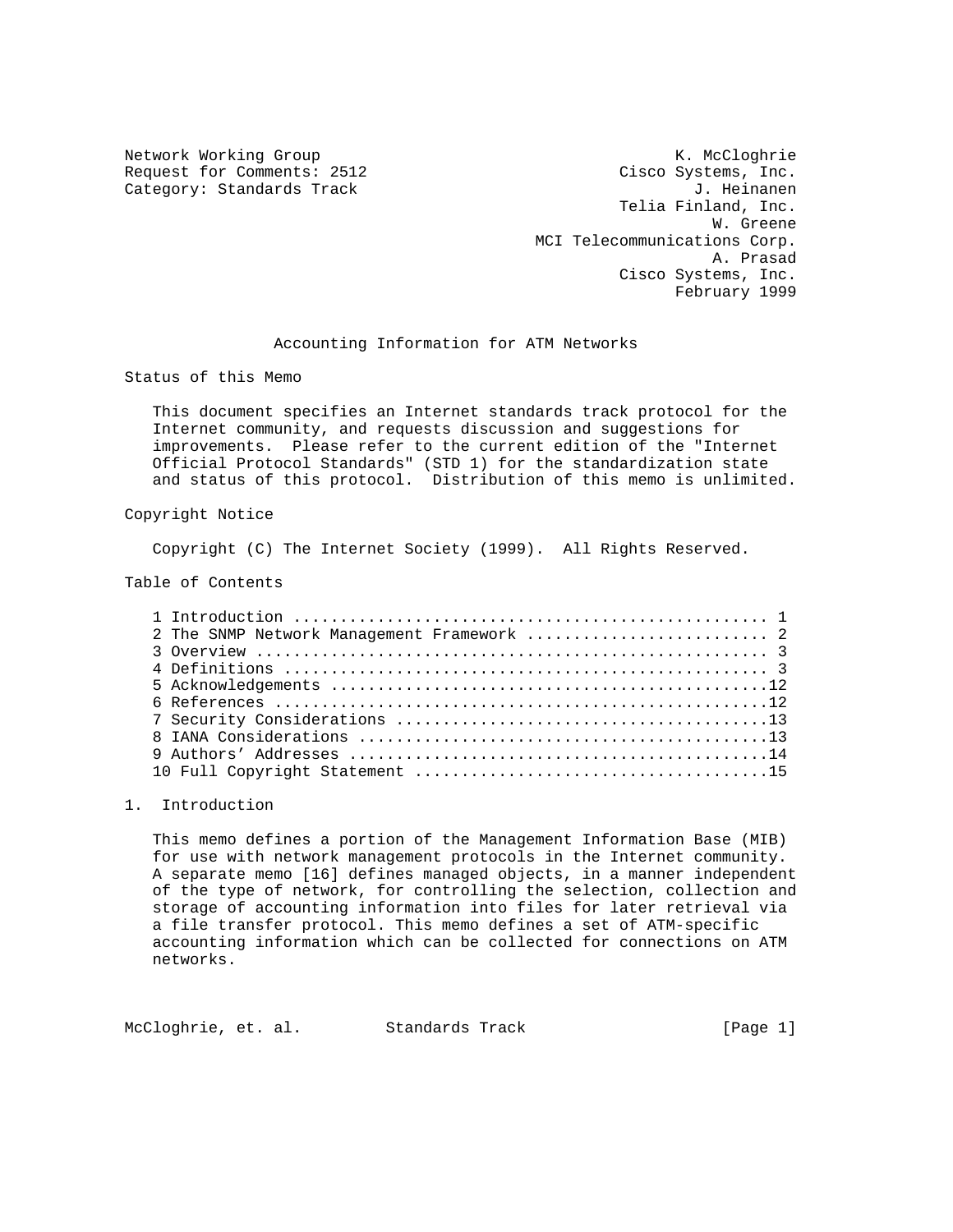2. The SNMP Network Management Framework

 The SNMP Management Framework presently consists of five major components:

- o An overall architecture, described in RFC 2271 [1].
- o Mechanisms for describing and naming objects and events for the purpose of management. The first version of this Structure of Management Information (SMI) is called SMIv1 and described in STD 16, RFC 1155 [2], STD 16, RFC 1212 [3] and RFC 1215 [4]. The second version, called SMIv2, is described in RFC 1902 [5], RFC 1903 [6] and RFC 1904 [7].
- o Message protocols for transferring management information. The first version of the SNMP message protocol is called SNMPv1 and described in STD 15, RFC 1157 [8]. A second version of the SNMP message protocol, which is not an Internet standards track protocol, is called SNMPv2c and described in RFC 1901 [9] and RFC 1906 [10]. The third version of the message protocol is called SNMPv3 and described in RFC 1906 [10], RFC 2272 [11] and RFC 2274 [12].
- o Protocol operations for accessing management information. The first set of protocol operations and associated PDU formats is described in STD 15, RFC 1157 [8]. A second set of protocol operations and associated PDU formats is described in RFC 1905 [13].
- o A set of fundamental applications described in RFC 2273 [14] and the view-based access control mechanism described in RFC 2275 [15].

 Managed objects are accessed via a virtual information store, termed the Management Information Base or MIB. Objects in the MIB are defined using the mechanisms defined in the SMI.

 This memo specifies a MIB module that is compliant to the SMIv2. A MIB conforming to the SMIv1 can be produced through the appropriate translations. The resulting translated MIB must be semantically equivalent, except where objects or events are omitted because no translation is possible (e.g., use of Counter64). Some machine readable information in SMIv2 will be converted into textual descriptions in SMIv1 during the translation process. However, this loss of machine readable information is not considered to change the semantics of the MIB.

McCloghrie, et. al. Standards Track [Page 2]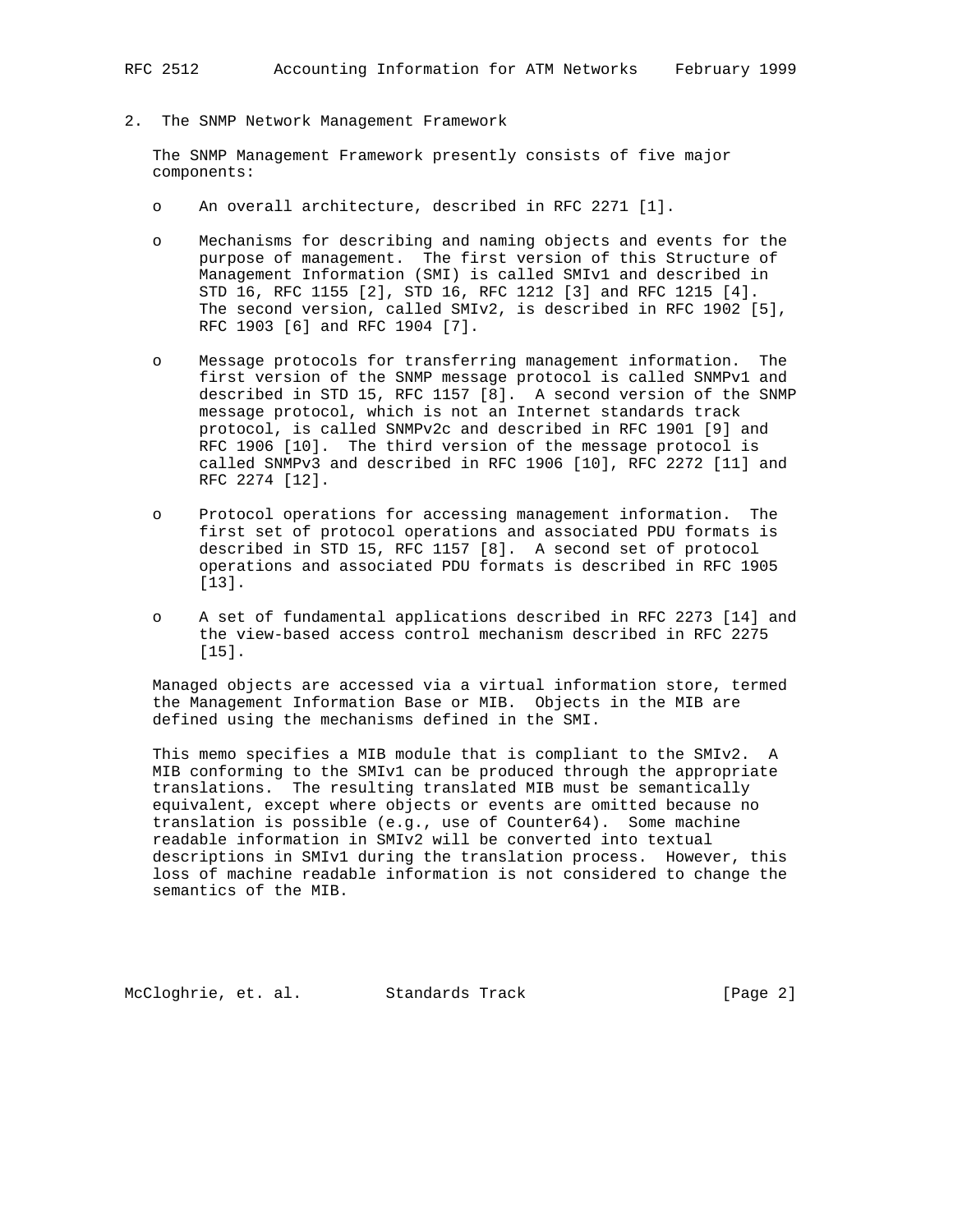3. Overview

 In [16], the items of accounting data to be collected are specified as a set of objects. Which objects are contained in such a set is selectable by an administrator through the specification of one or more (subtree, list) tuples, where the set of objects to be collected is the union of the subsets specified by each tuple:

- 'subtree' specifies a OBJECT IDENTIFIER value such that every object in the subset is named by the subtree's value appended with a single additional sub-identifier.
- 'list' specifies an OCTET STRING value, such that if the N-th bit of the string's value is set then the the subset contains the object named by appending N as a single additional sub identifier to the subtree.

 This memo specifies such a subtree containing a set of objects defining items of accounting information which are applicable to ATM connections.

 Note that all of the objects defined here have a MAX-ACCESS clause of not-accessible, since their purpose is not to be read/written by SNMP, but rather, to be the syntax and semantics of the set of information which can be represented within a single (subtree, list) tuple.

4. Definitions

ATM-ACCOUNTING-INFORMATION-MIB DEFINITIONS ::= BEGIN

IMPORTS

 MODULE-IDENTITY, OBJECT-TYPE, OBJECT-IDENTITY, mib-2, Integer32, Counter64 FROM SNMPv2-SMI DisplayString, DateAndTime FROM SNMPv2-TC AtmAddr **FROM** ATM-TC-MIB;

atmAccountingInformationMIB MODULE-IDENTITY LAST-UPDATED "9611052000Z" ORGANIZATION "IETF AToM MIB Working Group" CONTACT-INFO " Keith McCloghrie Cisco Systems, Inc. 170 West Tasman Drive, San Jose CA 95134-1706. Phone: +1 408 526 5260 Email: kzm@cisco.com"

McCloghrie, et. al. Standards Track [Page 3]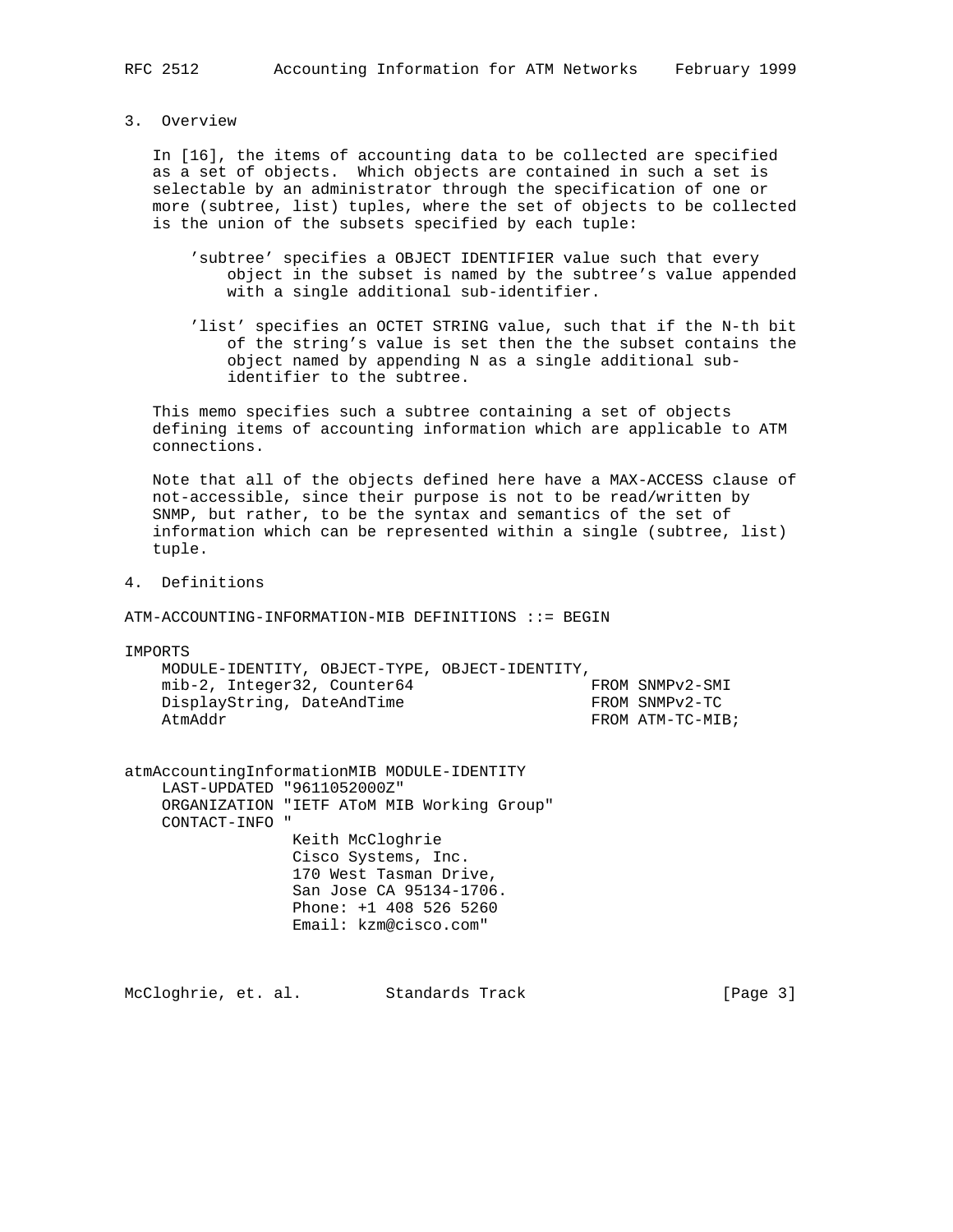```
 DESCRIPTION
             "The MIB module for identifying items of accounting
             information which are applicable to ATM connections."
    ::= { mib-2 59 }
atmAcctngMIBObjects OBJECT IDENTIFIER ::=
                                        { atmAccountingInformationMIB 1 }
-- Definitions of objects for use in specifying ATM accounting
-- data to be collected
atmAcctngDataObjects OBJECT-IDENTITY
     STATUS current
     DESCRIPTION
             "This identifier defines a subtree under which various
             objects are defined such that a set of objects to be
             collected as ATM accounting data can be specified as a
             (subtree, list) tuple using this identifier as the subtree."
     ::= { atmAcctngMIBObjects 1 }
-- Objects defined under the atmAcctngDataObjects subtree
--- In each case the semantics of the object are interpreted with
-- respect to the creation/storage of an accounting record for a
-- particular connection on a particular interface.
atmAcctngConnectionType OBJECT-TYPE
    SYNTAX INTEGER { pvc(1),
                          pvp(2),
                           svcIncoming(3),
                           svcOutgoing(4),
                           svpIncoming(5),
                           svpOutgoing(6),
                           spvcInitiator(7),
                           spvcTarget(8),
                           spvpInitiator(9),
                           spvpTarget(10) }
     MAX-ACCESS not-accessible
     STATUS current
     DESCRIPTION
             "The type of connection."
     ::= { atmAcctngDataObjects 1 }
atmAcctngCastType OBJECT-TYPE
    SYNTAX INTEGER \{ p2p(1), p2mp(2) \} MAX-ACCESS not-accessible
```
McCloghrie, et. al. Standards Track [Page 4]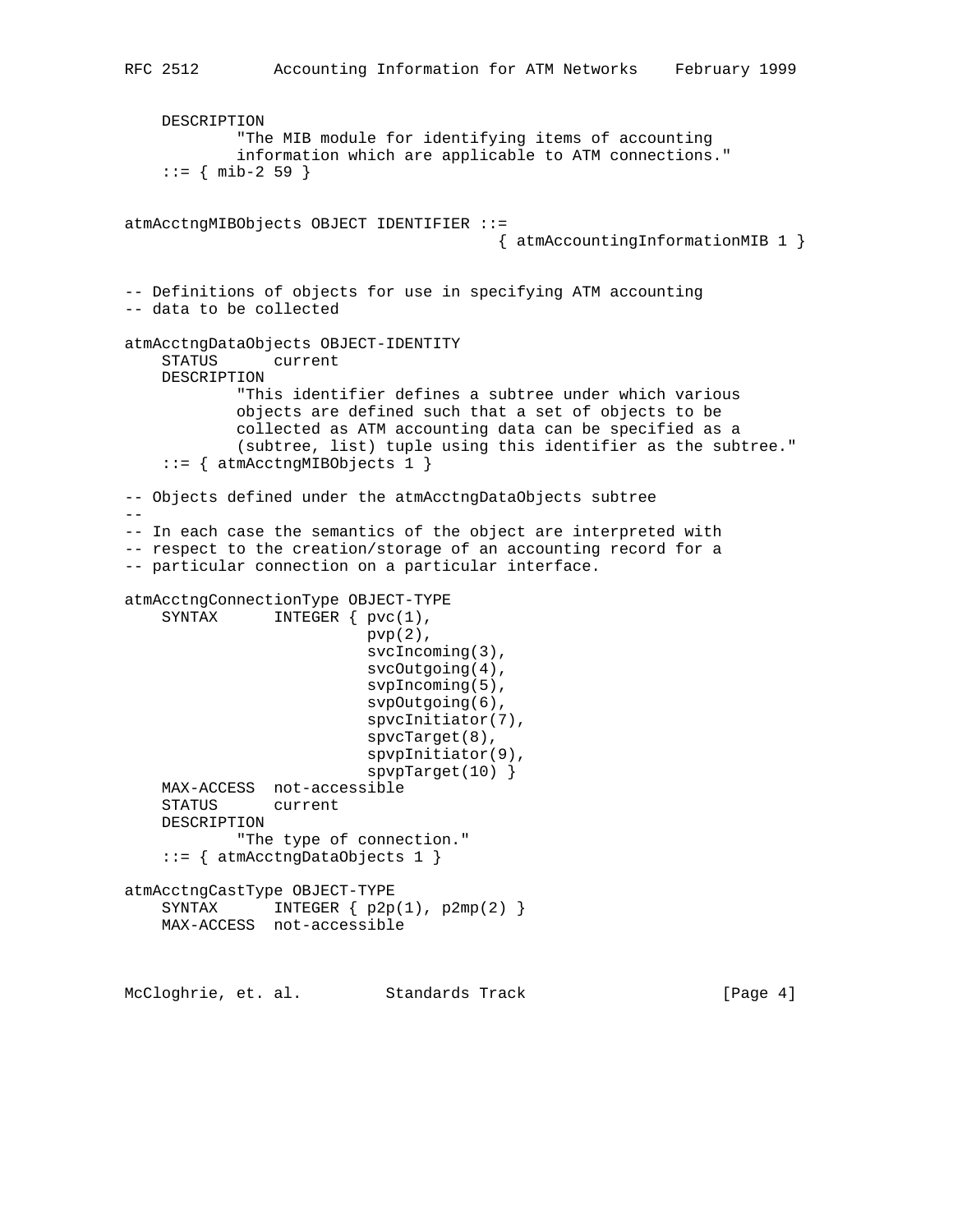```
 STATUS current
    DESCRIPTION
            "An indication of whether the connection is point-to-point
            or point-to-multipoint."
     ::= { atmAcctngDataObjects 2 }
atmAcctngIfName OBJECT-TYPE
    SYNTAX DisplayString
    MAX-ACCESS not-accessible
    STATUS current
    DESCRIPTION
            "A textual name for the interface on which the data for the
            connection was collected. If the local SNMP agent supports
            the object ifName, the value of this object must be
             identical to that of ifName in the conceptual row of the
             ifTable corresponding to this interface."
     ::= { atmAcctngDataObjects 3 }
atmAcctngIfAlias OBJECT-TYPE
    SYNTAX DisplayString
    MAX-ACCESS not-accessible
    STATUS current
    DESCRIPTION
            "The 'alias' name for the interface as specified by a
            network manager, e.g., via a management set operation to
            modify the relevant instance of the ifAlias object. Note
            that in contrast to ifIndex, ifAlias provides a non-volatile
            'handle' for the interface, the value of which is retained
            across agent reboots."
     ::= { atmAcctngDataObjects 4 }
atmAcctngVpi OBJECT-TYPE
    SYNTAX INTEGER (0..4095)
    MAX-ACCESS not-accessible
    STATUS current
    DESCRIPTION
            "The VPI used for the connection."
     ::= { atmAcctngDataObjects 5 }
atmAcctngVci OBJECT-TYPE
   SYNTAX INTEGER (0..65535)
    MAX-ACCESS not-accessible
    STATUS current
    DESCRIPTION
            "The VCI used for the connection."
     ::= { atmAcctngDataObjects 6 }
atmAcctngCallingParty OBJECT-TYPE
```
McCloghrie, et. al. Standards Track [Page 5]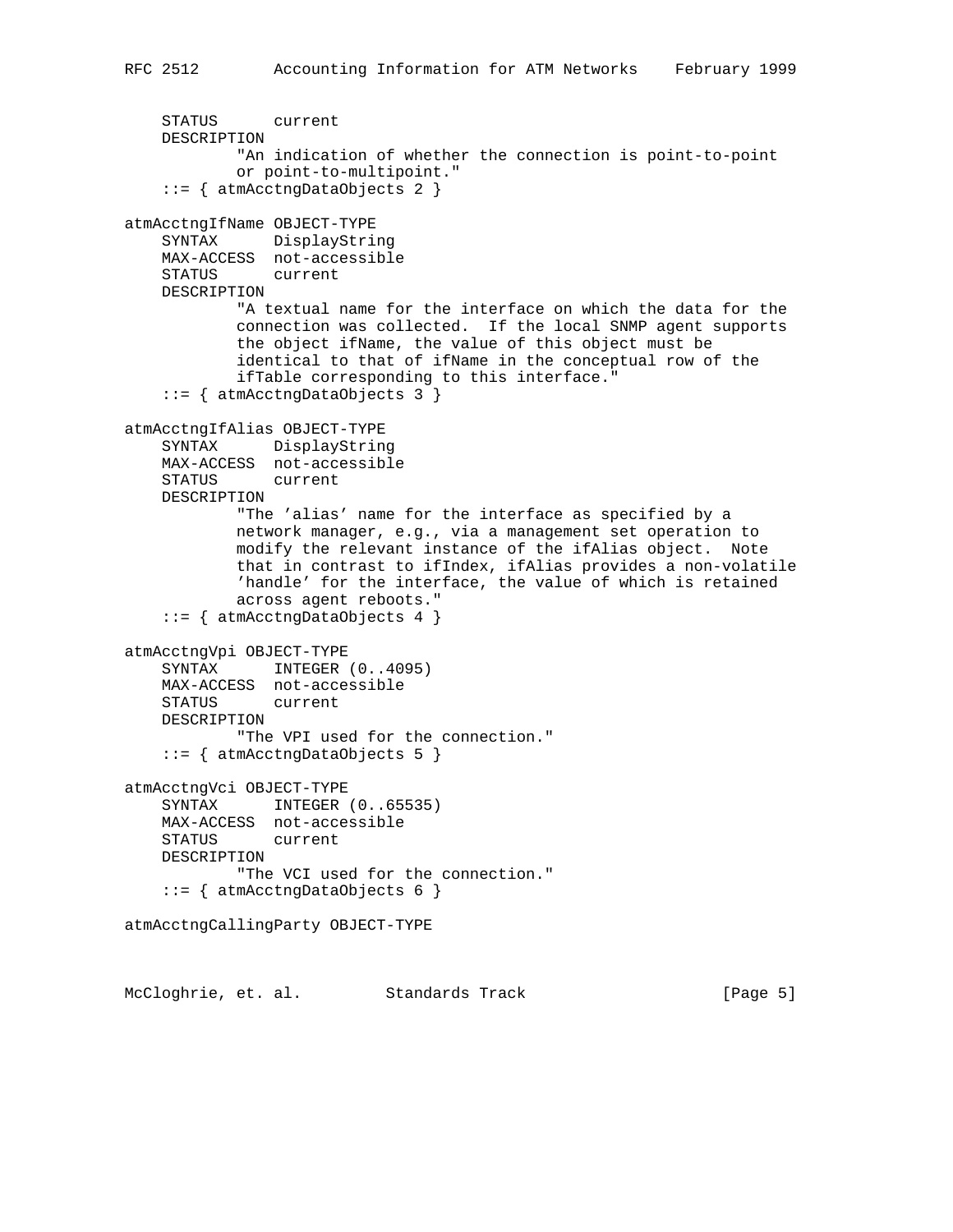```
 SYNTAX AtmAddr
    MAX-ACCESS not-accessible
    STATUS current
    DESCRIPTION
            "The connection's calling party. If unknown (e.g., for a
            PVC), then the value of this object is the zero-length
            string."
     ::= { atmAcctngDataObjects 7 }
atmAcctngCalledParty OBJECT-TYPE
    SYNTAX AtmAddr
    MAX-ACCESS not-accessible
    STATUS current
    DESCRIPTION
            "The connection's called party. If unknown (e.g., for a
            PVC), then the value of this object is the zero-length
            string."
     ::= { atmAcctngDataObjects 8 }
atmAcctngCallReference OBJECT-TYPE
   SYNTAX OCTET STRING (SIZE(0..3))
    MAX-ACCESS not-accessible
    STATUS current
    DESCRIPTION
             "The connection's call reference value (e.g., from Q.2931).
            If unknown (e.g., for a PVC), then the value of this object
            is the zero-length string."
     ::= { atmAcctngDataObjects 9 }
atmAcctngStartTime OBJECT-TYPE
    SYNTAX DateAndTime
    MAX-ACCESS not-accessible
    STATUS current
    DESCRIPTION
            "The time when the connection was established."
     ::= { atmAcctngDataObjects 10 }
atmAcctngCollectionTime OBJECT-TYPE
    SYNTAX DateAndTime
    MAX-ACCESS not-accessible
    STATUS current
    DESCRIPTION
            "The time at which the data in this record was collected."
     ::= { atmAcctngDataObjects 11 }
atmAcctngCollectMode OBJECT-TYPE
   SYNTAX INTEGER { onRelease(1),
                          periodically(2),
```
McCloghrie, et. al. Standards Track [Page 6]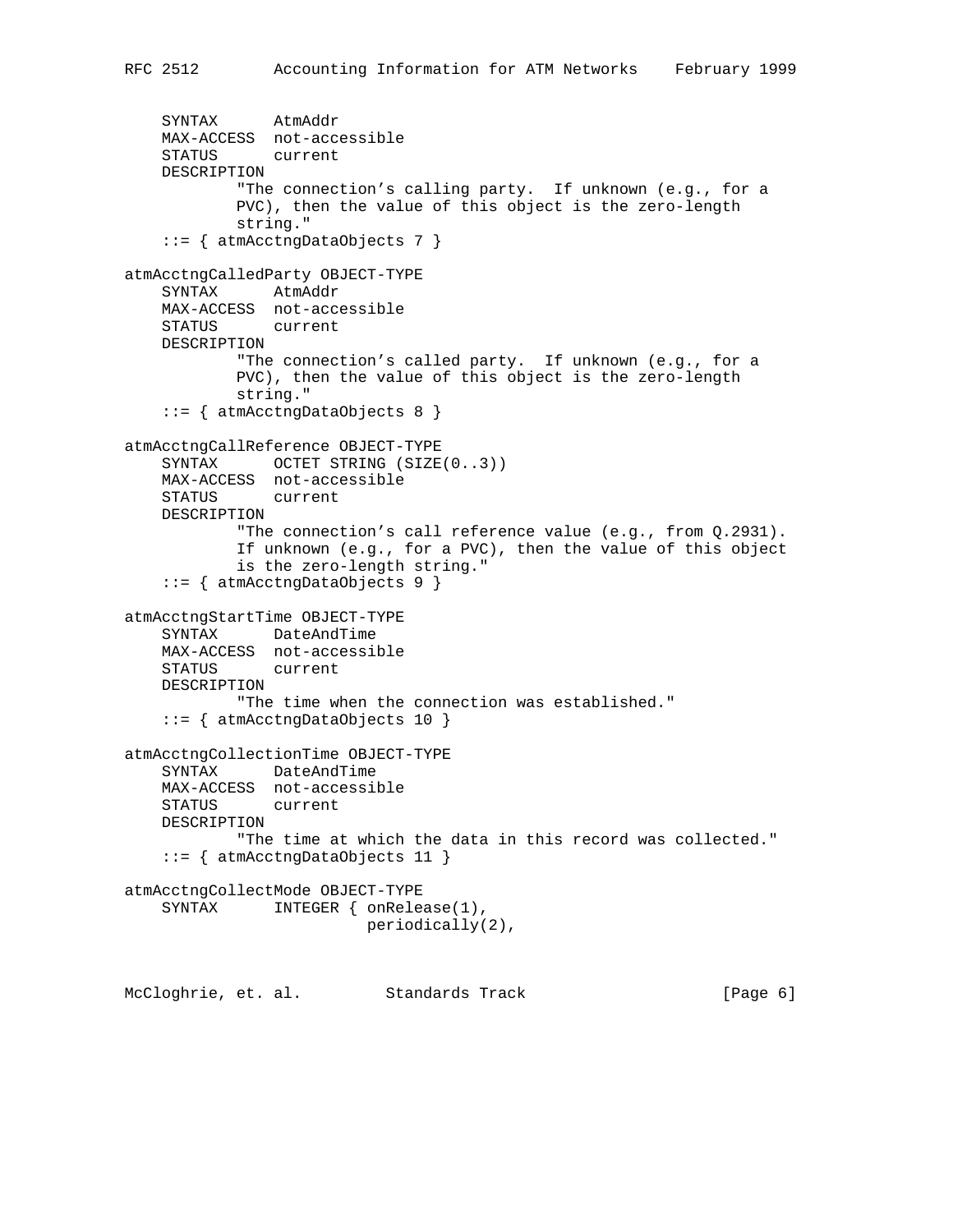```
 onCommand(3) }
    MAX-ACCESS not-accessible
     STATUS current
    DESCRIPTION
            "The reason why this connection data was collected."
     ::= { atmAcctngDataObjects 12 }
atmAcctngReleaseCause OBJECT-TYPE
    SYNTAX Integer32
    MAX-ACCESS not-accessible
    STATUS current
    DESCRIPTION
            "If the connection data was collected because of the release
            of an SVC, then this is the cause code in the Release
            message for the connection; otherwise, this object has the
            value zero."
     ::= { atmAcctngDataObjects 13 }
atmAcctngServiceCategory OBJECT-TYPE
    SYNTAX INTEGER \{ other(1), cbr(2), vbrRt(3), vbrNrt(4),\}abr(5), ubr(6), unknown(7) }
    MAX-ACCESS not-accessible
    STATUS current
    DESCRIPTION
             "The connection's service category."
     ::= { atmAcctngDataObjects 14 }
atmAcctngTransmittedCells OBJECT-TYPE
    SYNTAX Counter64
    MAX-ACCESS not-accessible
    STATUS current
    DESCRIPTION
             "The number of cells, including OAM cells, transmitted by
            this switch on this connection."
     ::= { atmAcctngDataObjects 15 }
atmAcctngTransmittedClp0Cells OBJECT-TYPE
     SYNTAX Counter64
    MAX-ACCESS not-accessible
     STATUS current
    DESCRIPTION
             "The number of cells with CLP=0, including OAM cells,
             transmitted by this switch on this connection."
     ::= { atmAcctngDataObjects 16 }
atmAcctngReceivedCells OBJECT-TYPE
    SYNTAX Counter64
    MAX-ACCESS not-accessible
```
McCloghrie, et. al. Standards Track [Page 7]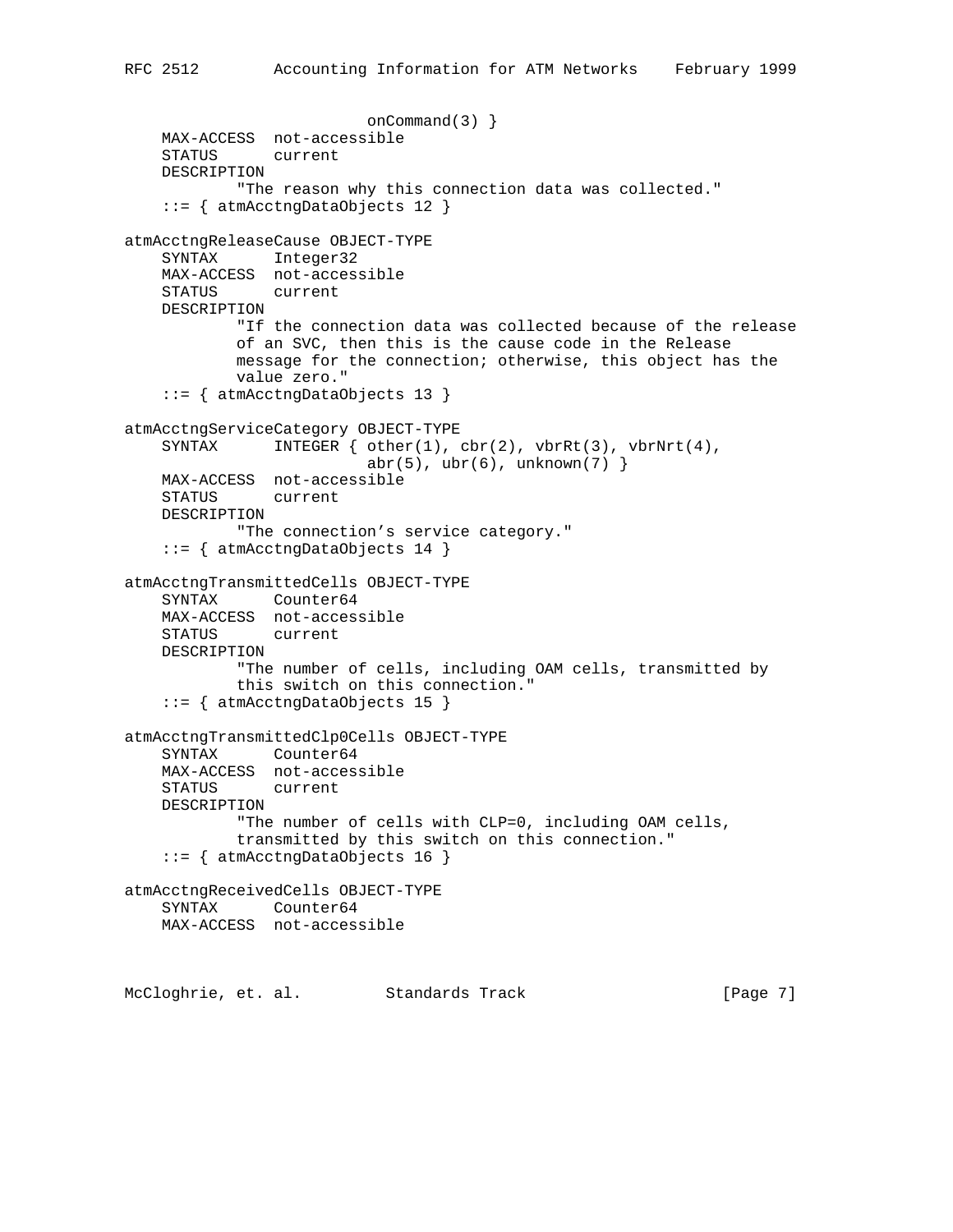```
 STATUS current
     DESCRIPTION
             "The number of cells, including OAM cells, received by this
             switch on this connection."
     ::= { atmAcctngDataObjects 17 }
atmAcctngReceivedClp0Cells OBJECT-TYPE
     SYNTAX Counter64
    MAX-ACCESS not-accessible
    STATUS current
    DESCRIPTION
            "The number of cells with CLP=0, including OAM cells,
            received by this switch on this connection."
     ::= { atmAcctngDataObjects 18 }
atmAcctngTransmitTrafficDescriptorType OBJECT-TYPE
     SYNTAX OBJECT IDENTIFIER
    MAX-ACCESS not-accessible
    STATUS current
    DESCRIPTION
             "The traffic descriptor type (as defined in RFC 1695 and its
            successors) in the direction in which the switch transmits
            cells on the connection."
     REFERENCE
             "See atmTrafficDescriptorTypes in ATM-MIB.my in RFC 1695 and
             its successors."
     ::= { atmAcctngDataObjects 19 }
atmAcctngTransmitTrafficDescriptorParam1 OBJECT-TYPE
     SYNTAX INTEGER (0..2147483647)
    MAX-ACCESS not-accessible
    STATUS current
    DESCRIPTION
             "The first traffic descriptor parameter in the direction in
            which this switch transmits cells on this connection.
            Interpretation of this parameter is dependent on the value
            of atmAcctngTransmitTrafficDescriptorType."
     ::= { atmAcctngDataObjects 20 }
atmAcctngTransmitTrafficDescriptorParam2 OBJECT-TYPE
     SYNTAX INTEGER (0..2147483647)
    MAX-ACCESS not-accessible
    STATUS current
    DESCRIPTION
            "The second traffic descriptor parameter in the direction in
            which this switch transmits cells on this connection.
            Interpretation of this parameter is dependent on the value
            of atmAcctngTransmitTrafficDescriptorType."
```
McCloghrie, et. al. Standards Track [Page 8]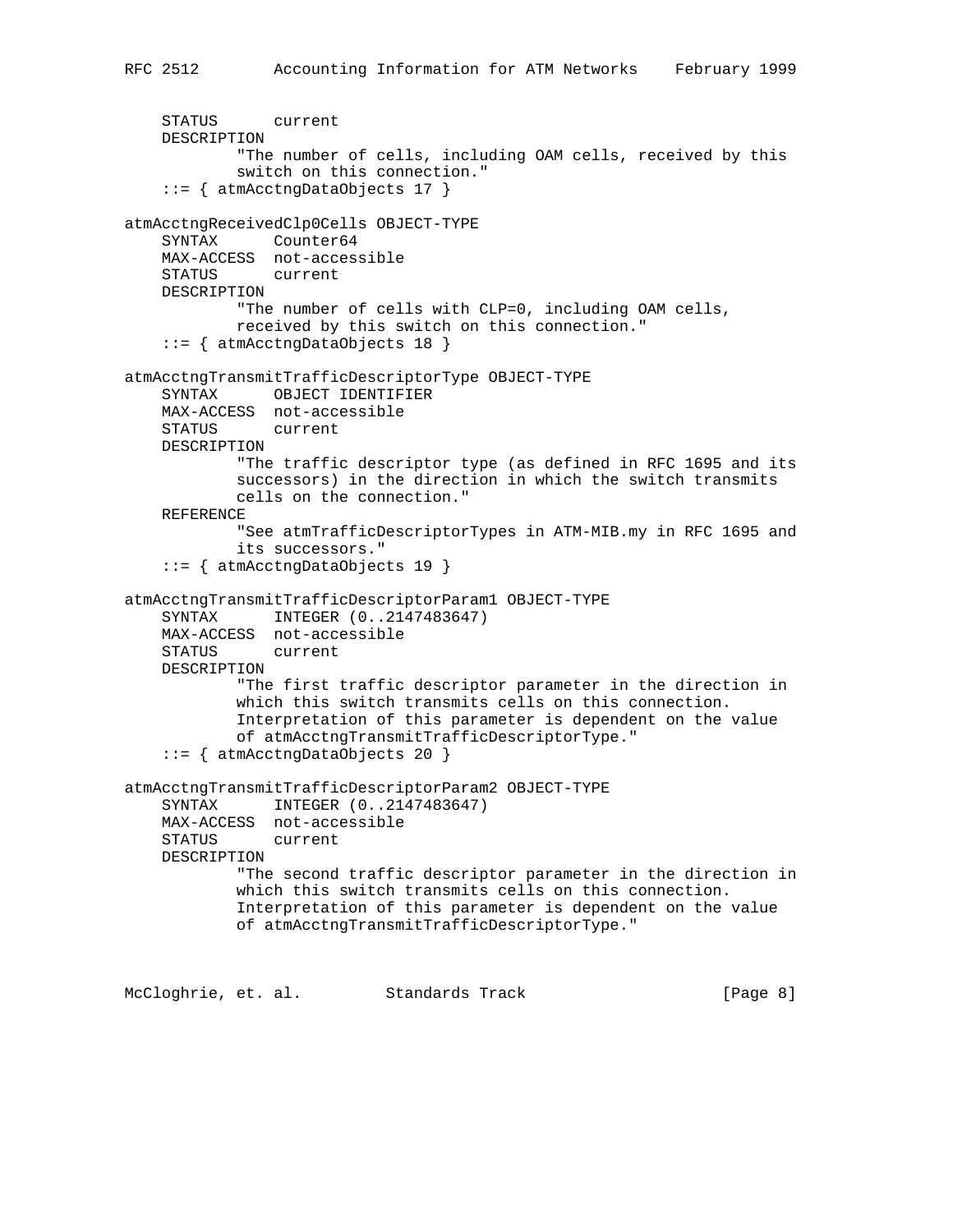```
 ::= { atmAcctngDataObjects 21 }
atmAcctngTransmitTrafficDescriptorParam3 OBJECT-TYPE
     SYNTAX INTEGER (0..2147483647)
    MAX-ACCESS not-accessible
     STATUS current
    DESCRIPTION
             "The third traffic descriptor parameter in the direction in
             which this switch transmits cells on this connection.
             Interpretation of this parameter is dependent on the value
             of atmAcctngTransmitTrafficDescriptorType."
     ::= { atmAcctngDataObjects 22 }
atmAcctngTransmitTrafficDescriptorParam4 OBJECT-TYPE
     SYNTAX INTEGER (0..2147483647)
    MAX-ACCESS not-accessible
    STATUS current
    DESCRIPTION
             "The fourth traffic descriptor parameter in the direction in
             which this switch transmits cells on this connection.
             Interpretation of this parameter is dependent on the value
             of atmAcctngTransmitTrafficDescriptorType."
     ::= { atmAcctngDataObjects 23 }
atmAcctngTransmitTrafficDescriptorParam5 OBJECT-TYPE
     SYNTAX INTEGER (0..2147483647)
    MAX-ACCESS not-accessible
     STATUS current
    DESCRIPTION
             "The fifth traffic descriptor parameter in the direction in
             which this switch transmits cells on this connection.
             Interpretation of this parameter is dependent on the value
             of atmAcctngTransmitTrafficDescriptorType."
     ::= { atmAcctngDataObjects 24 }
atmAcctngReceiveTrafficDescriptorType OBJECT-TYPE
     SYNTAX OBJECT IDENTIFIER
    MAX-ACCESS not-accessible
     STATUS current
    DESCRIPTION
             "The traffic descriptor type (as defined in RFC 1695 and its
             successors) in the direction in which this switch receives
             cells on this connection."
     REFERENCE
             "See atmTrafficDescriptorTypes in ATM-MIB.my in RFC 1695 and
             its successors."
```
RFC 2512 Accounting Information for ATM Networks February 1999

```
 ::= { atmAcctngDataObjects 25 }
```
McCloghrie, et. al. Standards Track [Page 9]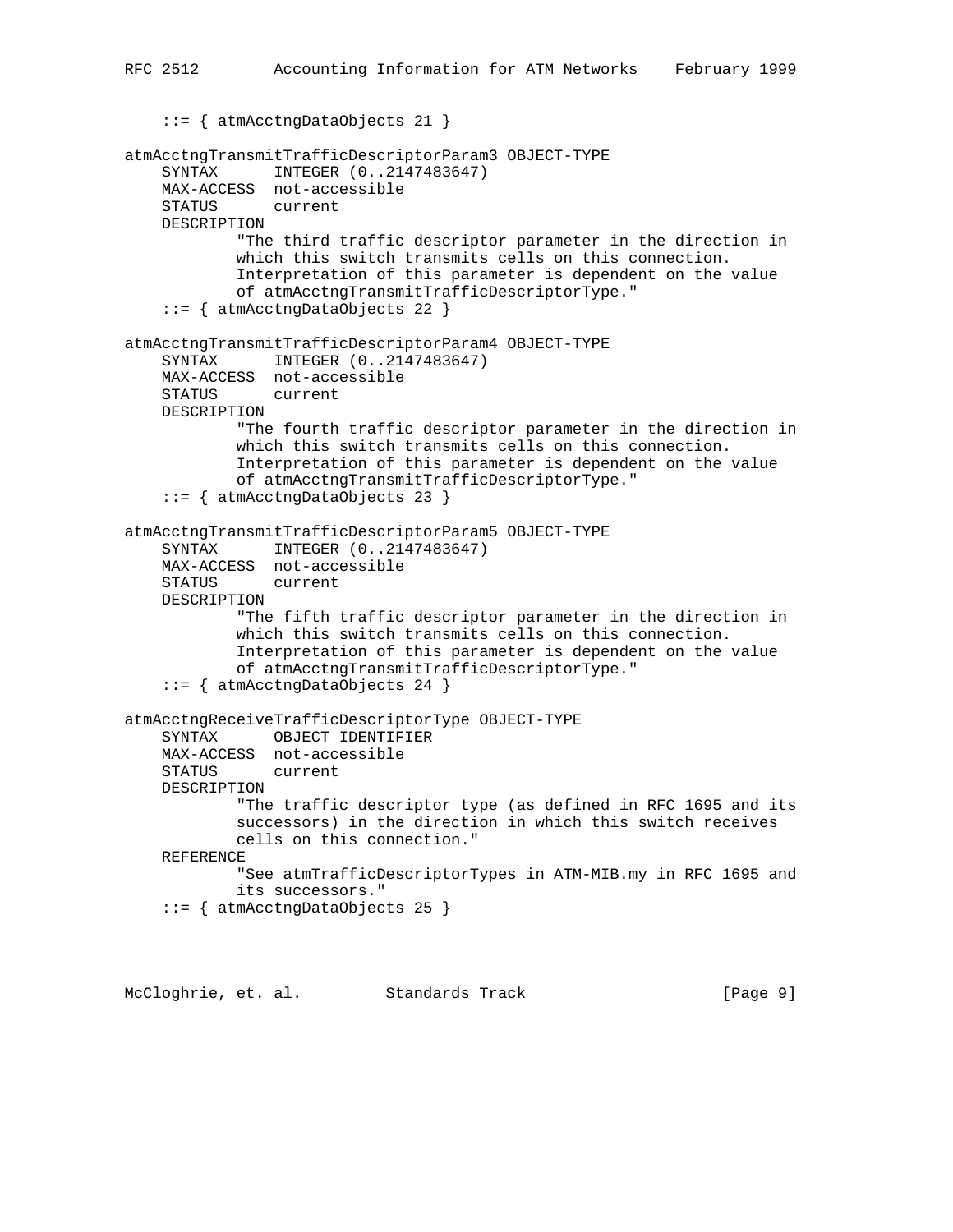```
atmAcctngReceiveTrafficDescriptorParam1 OBJECT-TYPE
     SYNTAX INTEGER (0..2147483647)
    MAX-ACCESS not-accessible
     STATUS current
    DESCRIPTION
             "The first traffic descriptor parameter in the direction in
            which this switch receives cells on this connection.
            Interpretation of this parameter is dependent on the value
            of atmAcctngReceiveTrafficDescriptorType."
     ::= { atmAcctngDataObjects 26 }
atmAcctngReceiveTrafficDescriptorParam2 OBJECT-TYPE
     SYNTAX INTEGER (0..2147483647)
    MAX-ACCESS not-accessible
    STATUS current
    DESCRIPTION
             "The second traffic descriptor parameter in the direction in
            which this switch receives cells on this connection.
            Interpretation of this parameter is dependent on the value
            of atmAcctngReceiveTrafficDescriptorType."
     ::= { atmAcctngDataObjects 27 }
atmAcctngReceiveTrafficDescriptorParam3 OBJECT-TYPE
     SYNTAX INTEGER (0..2147483647)
    MAX-ACCESS not-accessible
    STATUS current
    DESCRIPTION
             "The third traffic descriptor parameter in the direction in
            which this switch receives cells on this connection.
            Interpretation of this parameter is dependent on the value
            of atmAcctngReceiveTrafficDescriptorType."
     ::= { atmAcctngDataObjects 28 }
atmAcctngReceiveTrafficDescriptorParam4 OBJECT-TYPE
     SYNTAX INTEGER (0..2147483647)
    MAX-ACCESS not-accessible
    STATUS current
    DESCRIPTION
            "The fourth traffic descriptor parameter in the direction in
            which this switch receives cells on this connection.
            Interpretation of this parameter is dependent on the value
            of atmAcctngReceiveTrafficDescriptorType."
     ::= { atmAcctngDataObjects 29 }
atmAcctngReceiveTrafficDescriptorParam5 OBJECT-TYPE
     SYNTAX INTEGER (0..2147483647)
    MAX-ACCESS not-accessible
    STATUS current
```
McCloghrie, et. al. Standards Track [Page 10]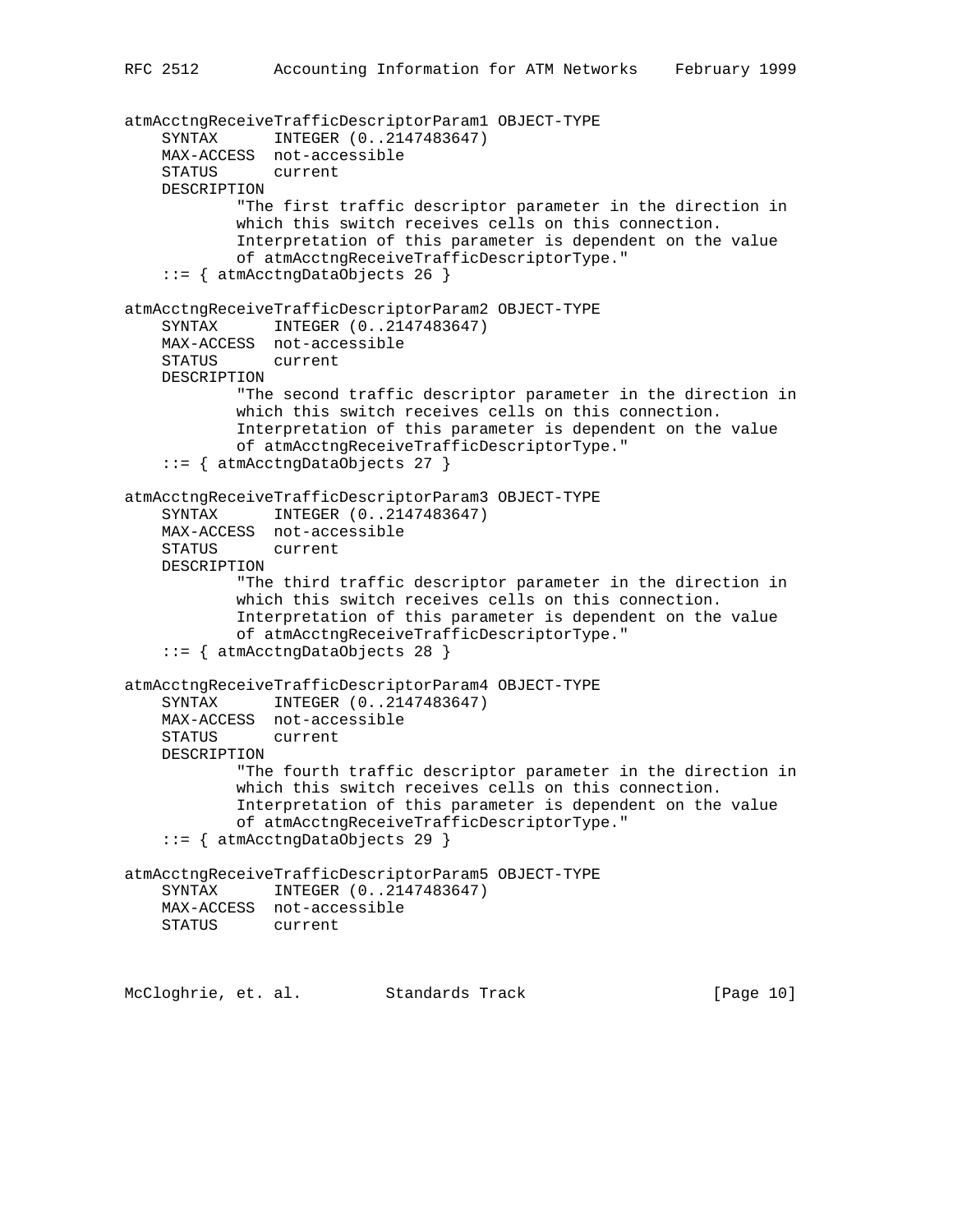```
 DESCRIPTION
             "The fifth traffic descriptor parameter in the direction in
             which this switch receives cells on this connection.
             Interpretation of this parameter is dependent on the value
             of atmAcctngReceiveTrafficDescriptorType."
     ::= { atmAcctngDataObjects 30 }
atmAcctngCallingPartySubAddress OBJECT-TYPE
     SYNTAX AtmAddr
    MAX-ACCESS not-accessible
    STATUS current
    DESCRIPTION
            "The connection's calling party sub-address. If the
             connection has no calling party sub-address, or it's value
             is unknown, then the value of this object is the zero-length
             string."
     ::= { atmAcctngDataObjects 31 }
atmAcctngCalledPartySubAddress OBJECT-TYPE
     SYNTAX AtmAddr
    MAX-ACCESS not-accessible
    STATUS current
    DESCRIPTION
             "The connection's called party sub-address. If the
             connection has no called party sub-address, or it's value is
             unknown, then the value of this object is the zero-length
             string."
     ::= { atmAcctngDataObjects 32 }
atmAcctngRecordCrc16 OBJECT-TYPE
    SYNTAX OCTET STRING (SIZE(2))
    MAX-ACCESS not-accessible
    STATUS current
    DESCRIPTION
             "The value of the CRC-16 checksum (as defined by ISO 3309
             (HDLC) and/or ITU X.25) calculated over the accounting
             record containing this object.
             While the mechanism for calculating/encoding the checksum
             value is specific to the method of encoding the accounting
             record, an accounting record containing this object is
             typically generated by initializing the value of this object
             to the all-zeros string ('0000'H), with the location of
             these zeros being saved. After generating the record, the
             checksum is calculated over the whole connection record and
             then the all-zeros value is overwritten (at the saved
             location) by the calculated value of the checksum."
     ::= { atmAcctngDataObjects 33 }
```
McCloghrie, et. al. Standards Track [Page 11]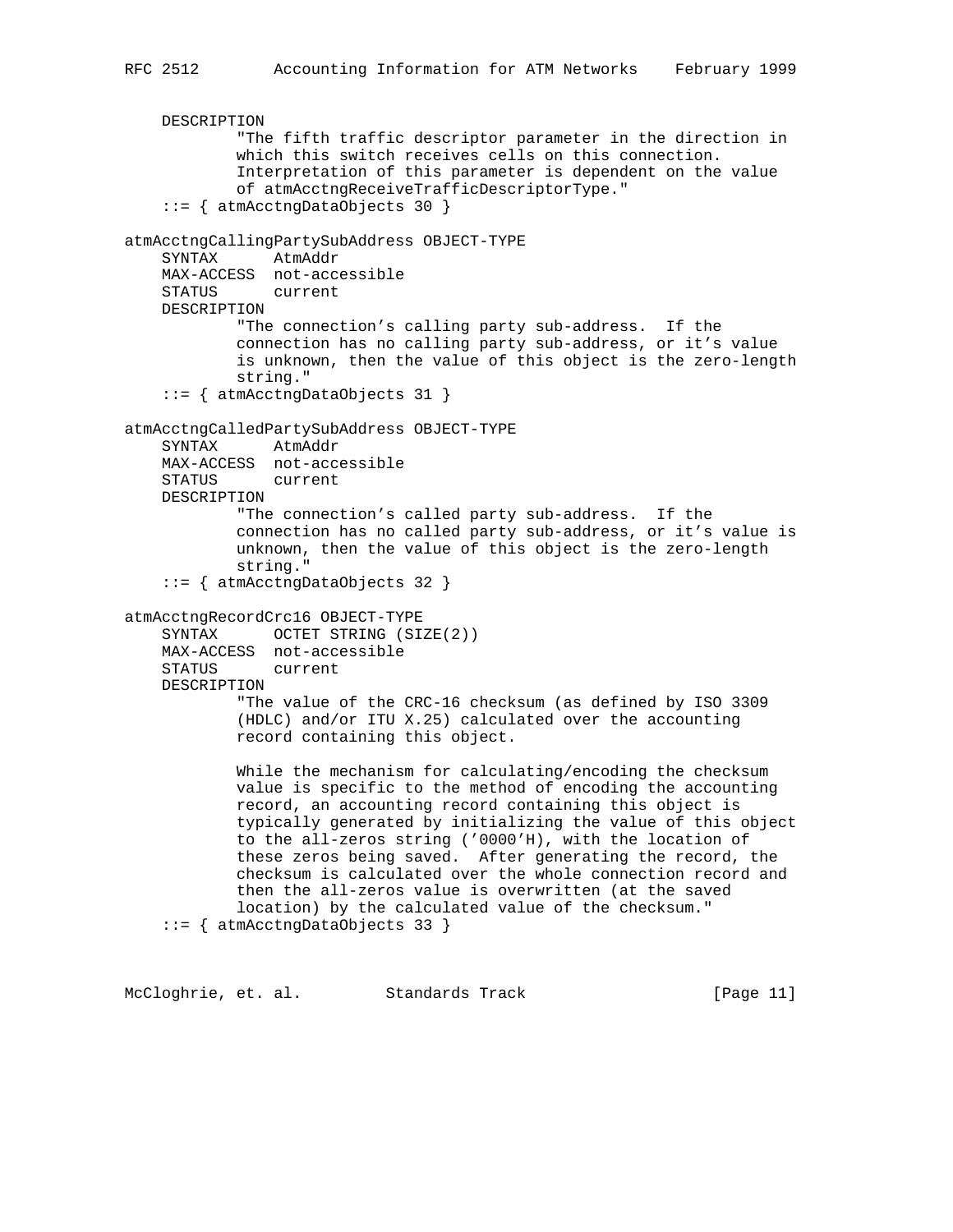END

5. Acknowledgements

The comments of the IETF's AToM MIB Working Group are acknowledged.

- 6. References
	- [1] Harrington, D., Presuhn, R. and B. Wijnen, "An Architecture for Describing SNMP Management Frameworks", RFC 2271, January 1998.
	- [2] Rose, M. and K. McCloghrie, "Structure and Identification of Management Information for TCP/IP-based Internets", STD 16, RFC 1155, May 1990.
	- [3] Rose, M. and K. McCloghrie, "Concise MIB Definitions", STD 16, RFC 1212, March 1991.
	- [4] Rose, M., "A Convention for Defining Traps for use with the SNMP", RFC 1215, March 1991.
	- [5] SNMPv2 Working Group, Case, J., McCloghrie, K., Rose, M. and S. Waldbusser, "Structure of Management Information for Version 2 of the Simple Network Management Protocol (SNMPv2)", RFC 1902, January 1996.
	- [6] SNMPv2 Working Group, Case, J., McCloghrie, K., Rose, M. and S. Waldbusser, "Textual Conventions for Version 2 of the Simple Network Management Protocol (SNMPv2)", RFC 1903, January 1996.
	- [7] SNMPv2 Working Group, Case, J., McCloghrie, K., Rose, M. and S. Waldbusser, "Conformance Statements for Version 2 of the Simple Network Management Protocol (SNMPv2)", RFC 1904, January 1996.
	- [8] Case, J., Fedor, M., Schoffstall, M. and J. Davin, "Simple Network Management Protocol", STD 15, RFC 1157, May 1990.
	- [9] SNMPv2 Working Group, Case, J., McCloghrie, K., Rose, M. and S. Waldbusser, "Introduction to Community-based SNMPv2", RFC 1901, January 1996.
	- [10] SNMPv2 Working Group, Case, J., McCloghrie, K., Rose, M. and S. Waldbusser, "Transport Mappings for Version 2 of the Simple Network Management Protocol (SNMPv2)", RFC 1906, January 1996.
	- [11] Case, J., Harrington D., Presuhn R. and B. Wijnen, "Message Processing and Dispatching for the Simple Network Management Protocol (SNMP)", RFC 2272, January 1998.

McCloghrie, et. al. Standards Track [Page 12]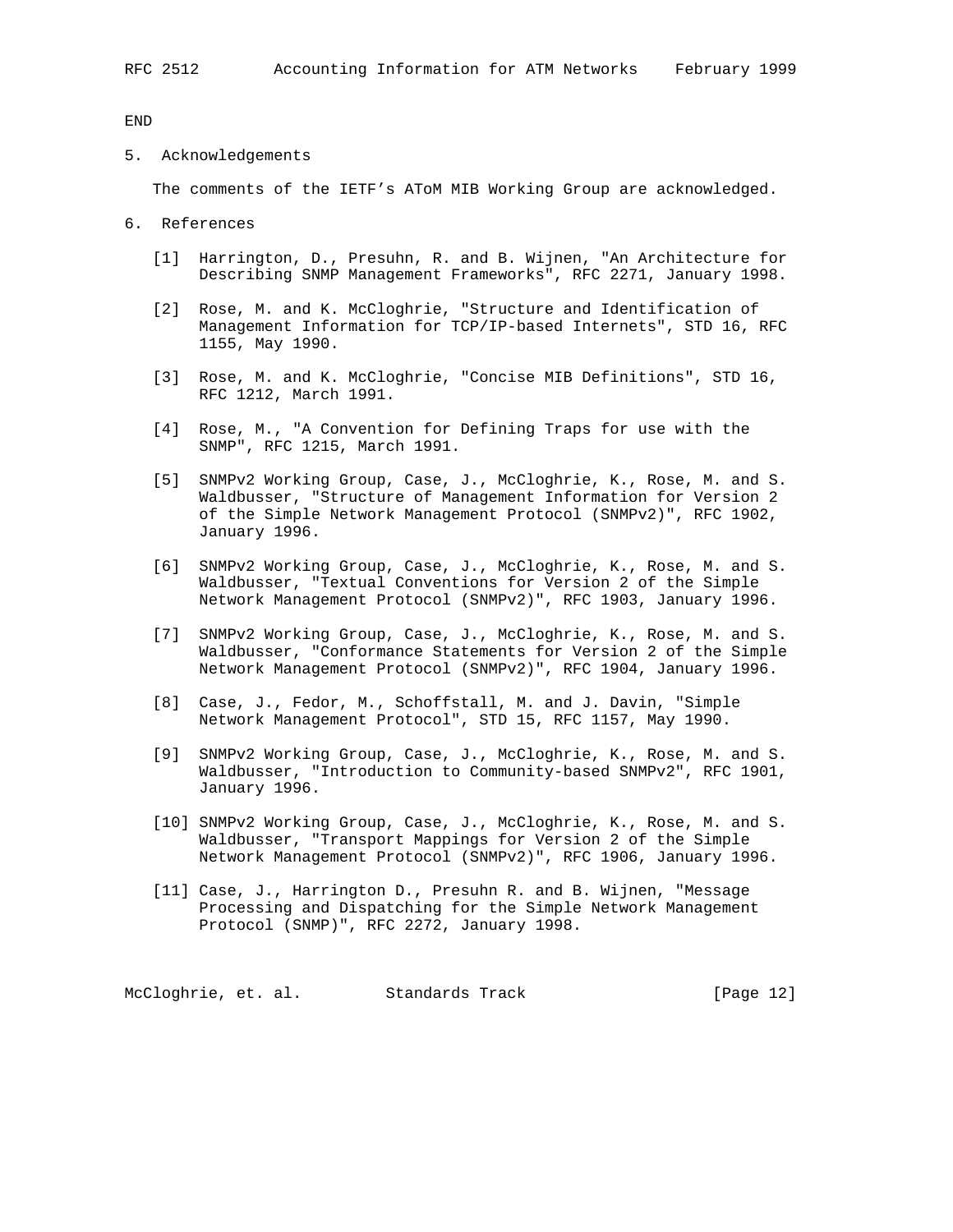- [12] Blumenthal, U. and B. Wijnen, "User-based Security Model (USM) for version 3 of the Simple Network Management Protocol (SNMPv3)", RFC 2274, January 1998.
- [13] SNMPv2 Working Group, Case, J., McCloghrie, K., Rose, M. and S. Waldbusser, "Protocol Operations for Version 2 of the Simple Network Management Protocol (SNMPv2)", RFC 1905, January 1996.
- [14] Levi, D., Meyer, P. and B. Stewart, "SNMPv3 Applications", RFC 2273, January 1998.
- [15] Wijnen, B., Presuhn, R. and K. McCloghrie, "View-based Access Control Model (VACM) for the Simple Network Management Protocol (SNMP)", RFC 2275, January 1998.
- [16] McCloghrie, K., Heinanen, J., Greene, W. and A. Prasad, "Managed Objects for Controlling the Collection and Storage of Accounting Information for Connection-Oriented Networks", RFC 2513, February 1999.
- [17] Noto, M., Spiegel, E. and K. Tesink, "Definitions of Textual Conventions and OBJECT-IDENTITIES for ATM Management", RFC 2514, February 1999.
- 7. Security Considerations

 This MIB module defines data items for potential use as accounting information. Each of these data items is only accessible through a collected accounting file. After being collected, the accounting data should be protected against modification or unauthorized deletion.

8. IANA Considerations

 Prior to publication of this memo as an RFC, IANA is requested to make a suitable OBJECT IDENTIFIER assignment.

McCloghrie, et. al. Standards Track [Page 13]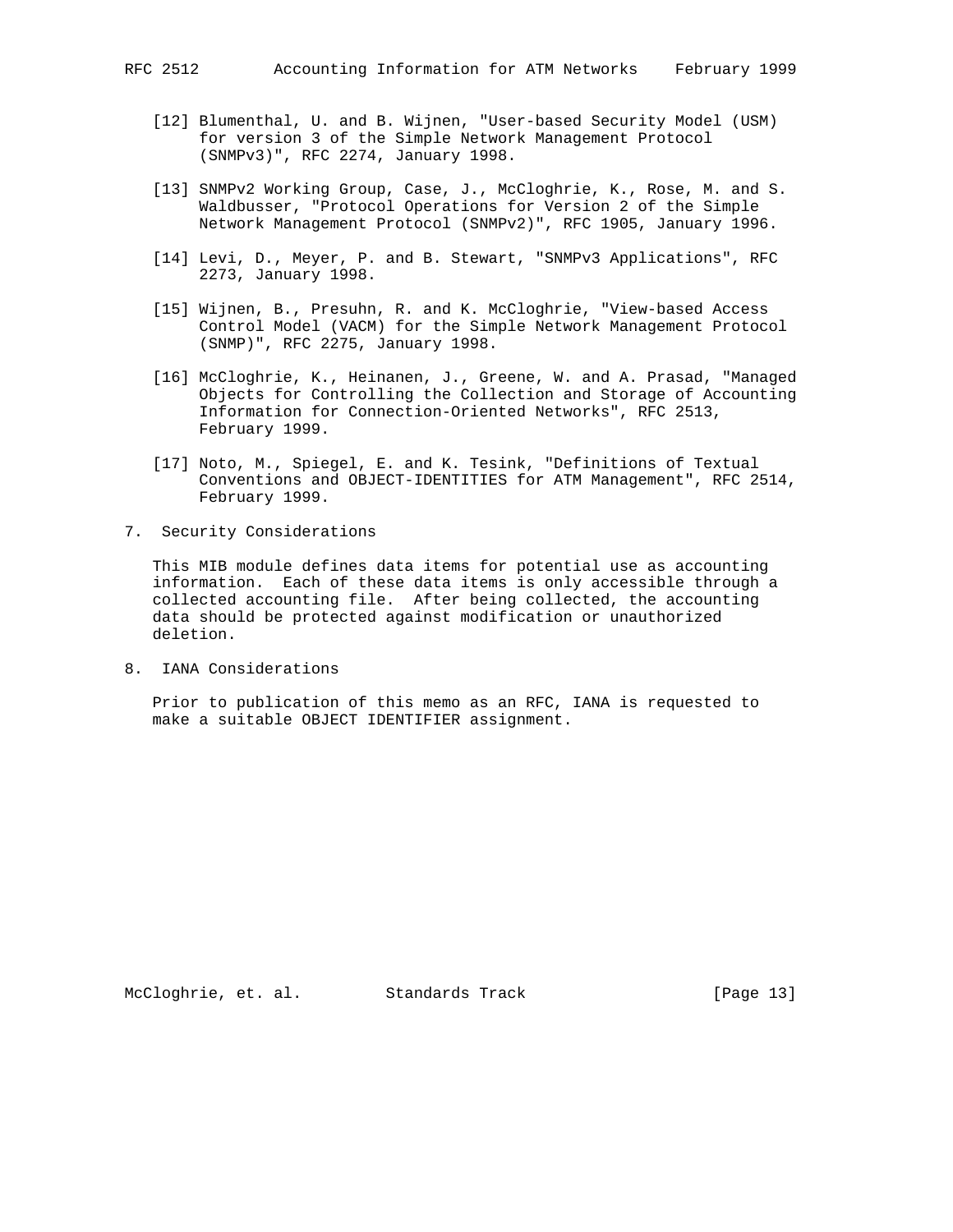9. Authors' Addresses

 Keith McCloghrie Cisco Systems, Inc. 170 West Tasman Drive, San Jose CA 95134

 Phone: +1 408 526 5260 EMail: kzm@cisco.com

 Juha Heinanen Telia Finland, Inc. Myyrmaentie 2 01600 VANTAA Finland

 Phone +358 303 944 808 EMail: jh@telia.fi

 Wedge Greene MCI Telecommunications Corporation 901 International Parkway Richardson, Texas 75081

 Phone: 214-498-1232 or 972-729-1232 EMail: wedge.greene@mci.com

 Anil Prasad Cisco Systems, Inc. 170 West Tasman Drive, San Jose CA 95134

 Phone: +1 408 525-7209 EMail: aprasad@cisco.com

McCloghrie, et. al. Standards Track [Page 14]